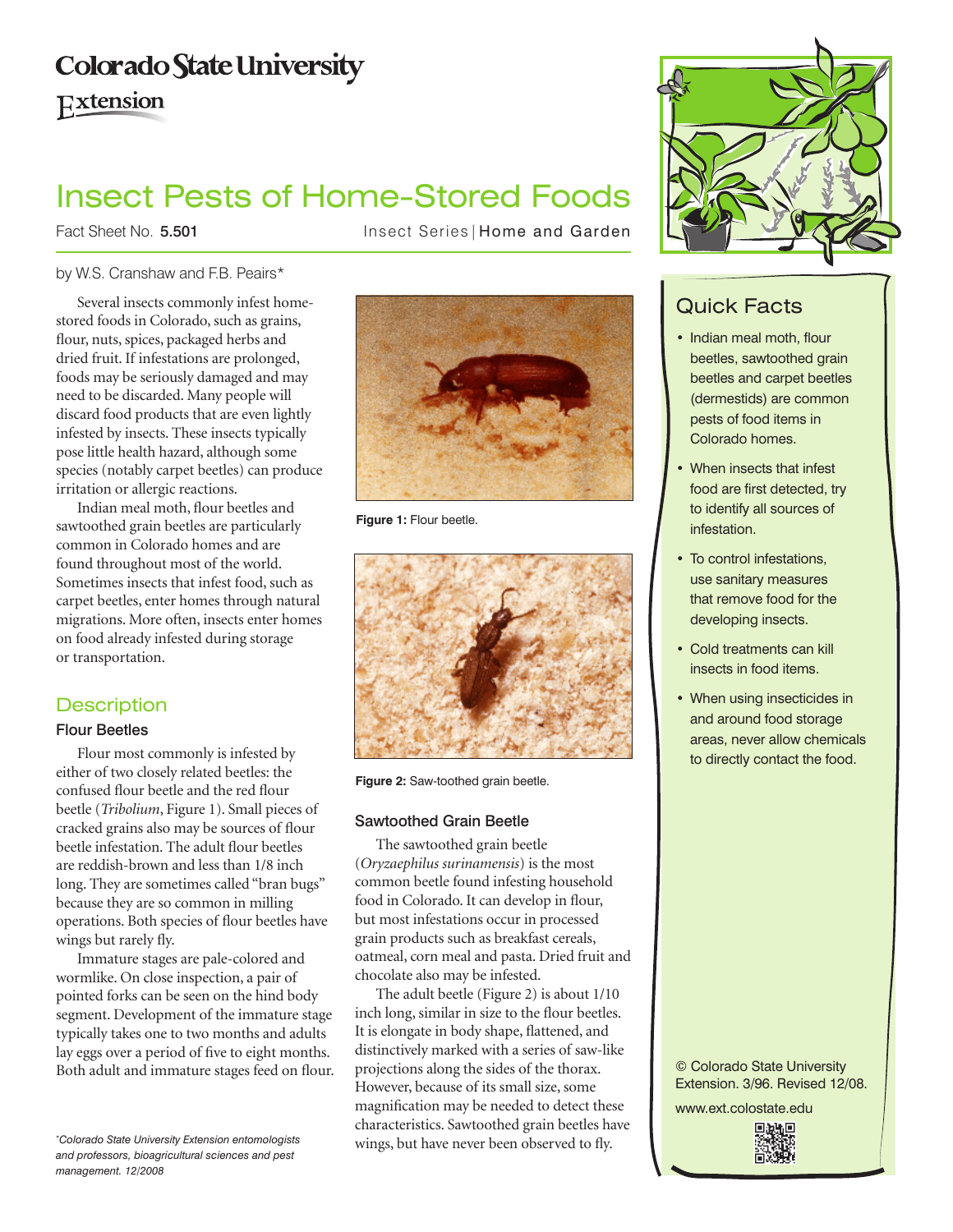# When using insecticides in the home:

- Properly store insecticides within a home.
- • Purchase only the amount of insecticide you intend to use.
- Store insecticides and other pesticides out of reach of children or pets.
- • Store pesticides away from heat or high moisture.
- • Never store pesticides with food or food utensils.
- Properly dispose of pesticides as indicated on the label or according to local regulations on hazardous waste disposal.

Eggs are laid in crevices in the food supply. The larvae are yellowish-white with a dark head and worm-like shape. Larvae feed on the same foods as adults. Under optimal conditions, they can complete a generation in less than two months. Adult beetles may live for a year or more.

#### Carpet Beetles

Several species of carpet beetles (Dermestidae) (Figure 3) occur indoors and outdoors in Colorado. They have extremely diverse feeding habits but prefer high-protein materials of animal origin, such as wool and skins. Household lint, dead insects or other debris are common materials on which large numbers of carpet beetles may breed. (See fact sheet 5.549, *Carpet Beetles*.)

Infestations of carpet beetles in pantries are less common than for flour or sawtoothed grain beetles. Carpet beetles are relatively slow to develop. On cereal products, they require about one year for a generation. However, because the insects are highly mobile, infestations may reoccur annually.

Carpet beetles are much more important as pests of woolens, furs and other materials of animal origin. They are far more common and damaging to fabrics than clothes moths in Colorado.

#### Spider Beetles

Spider beetles (Ptinidae) (Figure 4) are a relatively rare pest of stored food in Colorado. They are larger than the other common stored-products beetles and appear similar in shape to a spider. However, spider beetles have three pairs of legs, which distinguishes them from the eight-legged true spiders.

Spider beetles can potentially infest a wide variety of animal or vegetable products. They are most commonly associated with grains, although they can eat feathers, wool, dried meat and other products. Infestations mostly occur when these foods have been moistened and begun to mold.

Eggs of the spider beetles are white and may be conspicuously laid about the food products. The larvae are C-shaped and resemble small white grubs. Pupation of spider beetles often occurs in small cavities that they chew out of wood or other soft materials.

#### Indian Meal Moth

The Indian meal moth (*Plodia interpunctella*) is a common insect found infesting food products in Colorado homes. Almost any coarse grains (oatmeal, grits, etc.), nuts, seeds, dried pet foods, candy bars, spices, cocoa, dried fruits or vegetables (e.g., chilis) are suitable materials for Indian meal moth development. However, flour is rarely infested.

The adult stage of the Indian meal moth (Figure 5) is about 1/2 inch long and generally gray with bronze wing tips. The moth is the most common small moth found flying in Colorado homes. Feeding damage is done by the larvae ("worms"), which are usually pale yellow to pink with a dark head. When feeding, the larvae produce webbing that is mixed with food particles and droppings.

Indian meal moths occur throughout the United States and most household infestations originate from the inadvertent purchase of infested products. During warm months, localized movements of the moths also may occur outdoors, resulting in household infestations. Because of the broad distribution of the insect, it is rarely possible to definitely establish the original source of a meal moth infestation unless detected at purchase.



**Figure 3:** Larder beetle.



**Figure 4:** Spider beetle.



**Figure 5:** Indian meal moth adult.

Adult moths lay eggs near suitable food, such as along cracks or folds of packages. The newly hatched larvae are small and can penetrate loosely-closed packaging. When they reach a suitable food, they begin to feed. Development can be rapid under favorable conditions, and the larvae ultimately grow to about 1/2 inch long. Pupation occurs and the adult moths emerge. Adult female moths can lay 200 to 400 eggs during their lifetime of several weeks. Complete development of the Indian meal moth varies due to